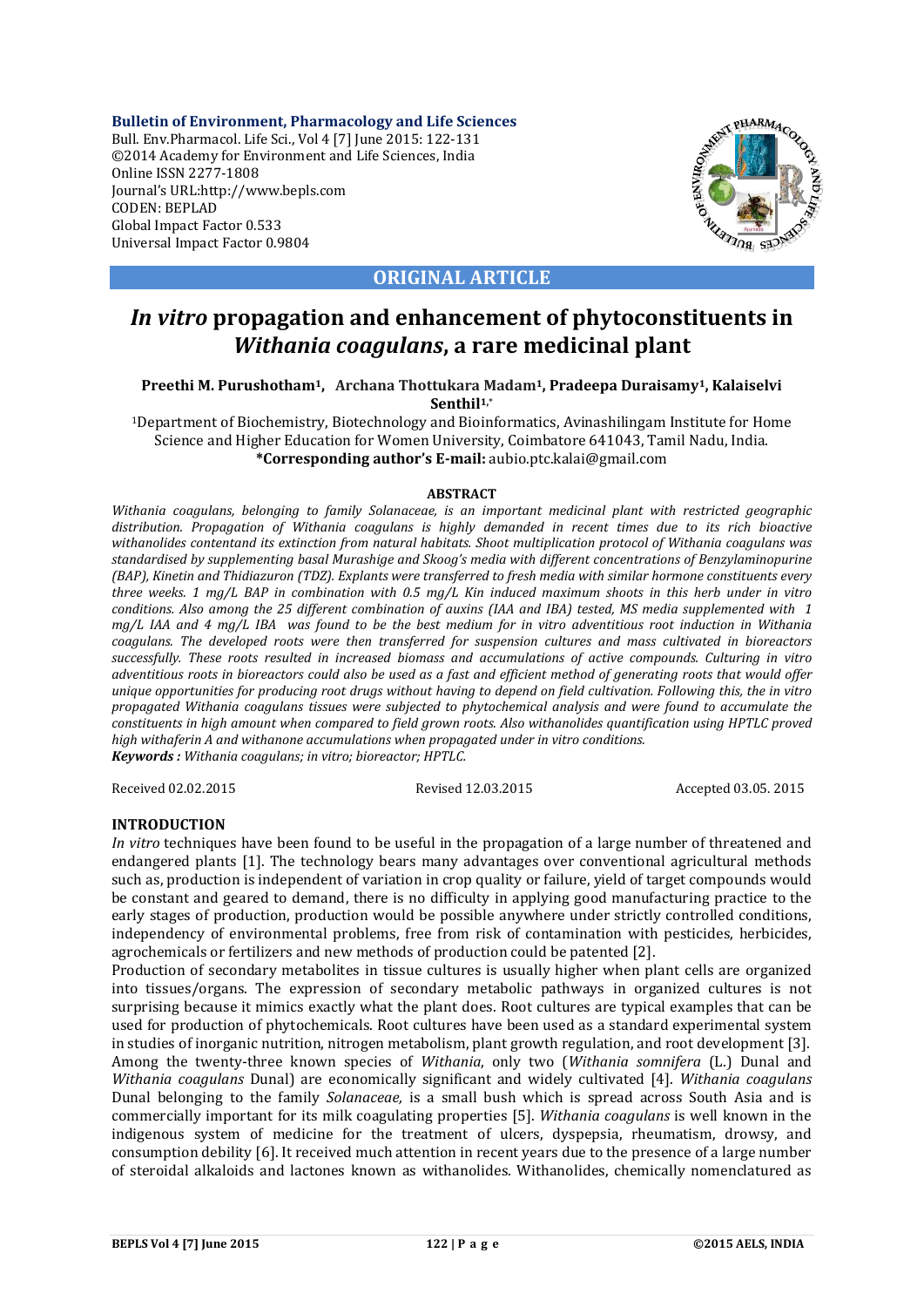22- hydroxy ergostane-26-oic acid 26, 22-d-lactones, are C28-steroidal lactones based on an intact or rearranged ergostane frame with appropriate oxidations at C-22 and C-26 to form a d-lactone ring. Major Withanolides, like Withaferin A, Withanolide A and withanone of the plant have been demonstrated to possess significant therapeutic actions [7].

*Withania* plants were abundant until a few decades ago, but ruthless collection for medicinal purposes, habitat destruction and climate changes makes the species to become endangered in their natural habitats. Jain et al. (2009) reported that overexploitation and reproductive failures budge the species *W. coagulans* towards verge of extinction [8]. Therefore propagation and conservation of these plants is important to meet up with future demands. The conventional propagation of this species is performed through seeds and cuttings of stem since root is too slow and laborious to grow. *In vitro* propagation technique may be the best solution for its rapid multiplication and re-establishment in nature [9]. The *in vitro* cultures could provide as an alternative tool to field harvesting of this plant in order to produce therapeutically valuable compounds [10] and is reported that the withanolide contents of the *in vitro* hairy root cultures of *W. coagulans* were higher than in the root of the field grown plant [4]. Therefore, there is a massive need to develop an efficient protocol for the induction of *in vitro* adventitious roots and the shoot multiplication of *W. coagulans.*

Thus the present study was formulated to optimise the concentrations of growth hormones for root induction and shoot multiplication in *Withania coagulans* under *in vitro* conditions and was found that major phytochemicals and therapeutic withanolides excessively accumulated in *in vitro* roots of *W. coagulans* compared to the field grown roots.

## **MATERIALS AND METHODS**

Plant material: *Withania coagulans* seeds were obtained from Banaras Hindu University, Varanasi. The seeds were germinated *in vitro* after surface sterilization with Tween20 and 1% HgCl<sub>2</sub>. The seedlings were maintained on MS basal medium with regular sub culturing. The nodes from two month old aseptic plantlets were used as explants for shoot multiplication and leaves excised were applied as explants for root induction.

Media and explants used: MS basal medium was prepared essentially based on the procedure described by Murashigae and Skoog [11]. The hormones and chemical were purchased from HiMedia Laboratories Ltd, Mumbai, India and Elix-3 water was used for the entire study. For root induction, MS basal media supplemented with varying concentrations and combinations of indole butyric acid (IBA) and indole acetic acid (IAA) and 3% sucrose were used. The leaves were trimmed into pieces of about 1cm2 and inoculated on to the respective media. *In vitro* induced roots were maintained in suspensions consisting of liquid basal MS media supplemented with respective hormone combinations. It was then transferred to air-lift bioreactor provided with liquid basal MS media for mass cultivation of roots. For shoot multiplication varying concentrations of hormones 6-Benzylaminopurine (BAP), Kinetin and Thidiazuron (TDZ) *w*ere used. The internodes from MS media grown plants were excised, trimmed at both the ends and were applied as explants. The inoculated explants were maintained in controlled temperature of 25ºC and observed regularly for their morphological growth. A photoperiod of 16 hrs was maintained using fluorescence lights (Philips India Ltd., Mumbai) followed by 8 hrs of dark period and a relative humidity of 60-70%.

Establishment of multiple shoots: All cultures were observed periodically and the shoots produced in various combinations were recorded on the basis of visual observation. The combination with increased shoot multiples was identified as the best. Subculturing was carried out at an interval of 3 wks and the experiment was repeated three times. The effect of different treatments was measured on the basis of number of shoots produced and the height achieved by the shoots.

Establishment of roots and mass cultivation: After a period of 30 days, the induced roots in various hormone combinations were analysed and the combination with more number of induced roots was identified as the best. The root of that particular combination was then transferred to suspension cultures with liquid MS basal media supplemented with and without the respective hormones. Thirty root tips or branch (1.5 gm) measuring in length 2-3 mm were cut under sterile conditions and transferred to conical flasks containing 30 mL liquid MS with the respective hormone combination. This study was taken to find out the growth pattern of roots in suspension culture under the influence of hormones. Fresh media were replaced regularly at 15 days intervals in culture bottles. After 30 days root growth and stabilization in suspension culture, a part of the well grown roots were transferred to air-lift bioreactor for their mass propagation. The bioreactor was provided with proper aeration and temperature was maintained at  $22^{\circ}$ C. The roots were harvested and their wet and dry weight was noted down. Increase in the root mass was calculated.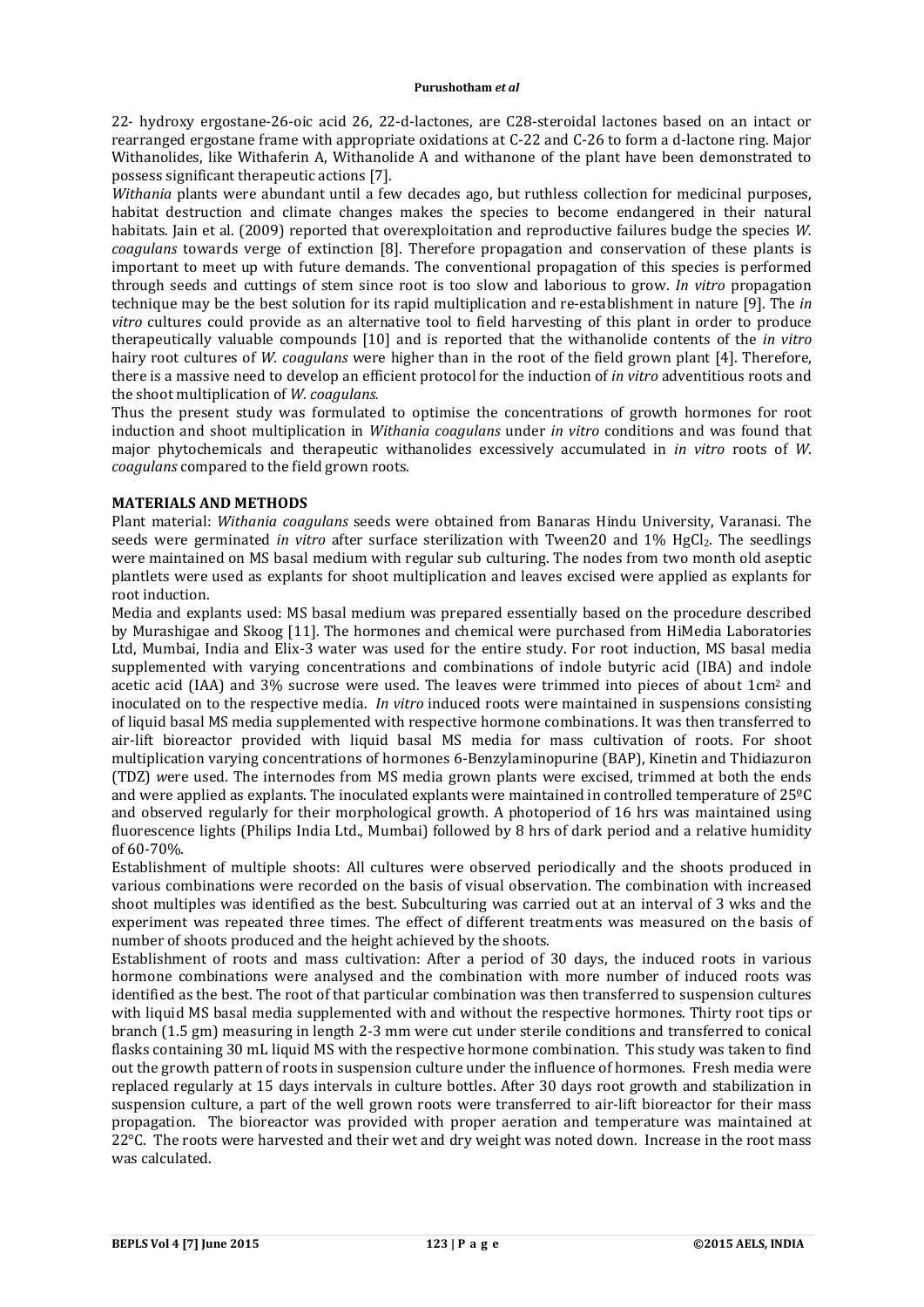Preparation of extracts from roots: The *in vitro* grown plant parts and field grown roots of *W. coagulans* were ground thoroughly and one gram of powdered samples was extracted using 200ml methanol by repeated sonication and shaking at 104rpm at 22ºC. The extracts were then filtered using Whatmann no: 1 filter paper and was concentrated using flash evaporator maintained at 45ºC and 150 rpm. After complete solvent evaporation, the residue was dissolved using HPLC grade methanol for their estimations and quantifications [12].

Phytochemical estimations and withanolides quantification: The plant extracts were subjected to quantitative phytochemical screening of total flavonoids, steroids, alkaloids, phenols and saponins [13]. The withanolides, withaferin A and withanone was quantified using High Performance Thin Layer Chromatography (HPTLC). The sample extracts were applied on 20x10cm pre-coated silica gel aluminium 60F254 plates (E.MERCK, Germany) as 8mm band, by means of Semiautomatic CAMAG Linomat 5 device (Camag, Muttenz, Switzerland) fitted with 100 μL Hamilton syringe. Linear ascending development to a distance of 8 cm, was carried out in 20x10cm twin trough chamber saturated with 20 mL Toluene : Ethyl acetate: formic acid (5:5:1) for 30 mins at room temperature. Densitometric scanning was performed and withanolides were quantified using Camag winCATS software (1.4.4.6337).

Statistical analysis: In all the experiments, the experiment was repeated twice with 4 replicates and three explants in each. The mean  $\pm$  SE of the results were determined. Data were statistically analysed by ANOVA and significant differences between means were assessed by Duncan's multiple range test using SAS.

### **RESULTS**

### Shoot multiplication of Withania coagulans

The nodal explants developed different responses in different media combinations. Shoots remained fresh and green but failed to induce multiple shoots in growth regulator free basal MS media. All nodal explants cultured on growth regulator supplemented MS media grew length wise and began to proliferate multiple shoots in the 2nd week. Combinations of media consisting of BAP, Kin and TDZ were formed. Fig. 1 shows the formation of multiple shoots from nodal explants of *in vitro Withania coagulans* with different concentrations of hormone regulators. BAP and Kin alone discretely did not induce remarkable shoot formations and the explants cultured on combination media of BAP+Kin induced more axillary shoot proliferation when compared to the TDZ. The mean number and length of shoot is represented in Table 1. Maximal shoot generation was achieved in MS media containing 1BAP+0.5 Kin followed by 1BAP+0.1Kin and 0.5BAP+0.5Kin. It was also evident that among these three combinations, 1BAP+0.5 Kin resulted in the highest number of shoots and mean shoot length. Abnormal callusing was observed in the explants incorporated even in the lowest concentration of TZD. Complete shoot inhibition and excessive callusing was observed in the media supplemented with 0.8TDZ.

*In vitro* rhizogenesis in *Withania coagulans*

The results of the present investigation showed that increasing concentration of IBA resulted in positive effect on root induction in *W. coagulans*. The results are presented in Fig.2 where different combinations of IAA and IBA gave different responses. The results exhibited that the presence of auxin plays an important role in inducing roots as there was no sign of roots in MS media without auxin supplementation. 20 days of culture in media supplemented with auxins produced maximum induced roots and upon increasing the culture period to 30 days, no significant result was observed. Increasing concentrations of IAA has also shown to have a positive effect on root induction but a concentration higher than optimal displayed a negative impact**.**

The present finding suggest a maximum root induction in MS media supplemented with 1.0 mg/L IAA and 4.0 mg/L IBA with 100% root induction response as shown in Table 2. Followed by MS media supplemented with IBA alone *i.e.* 4.0 mg/L showed 94.4% root induction. A combination of 6.0mg/L IBA with 0.5, 1.0, 2.0, 4.0 mg/L of IAA were also carried out in the present study and was observed that a higher percentage of roots were induced on increasing medium concentration of IBA to 6.0mg/L compared to that supplemented with 4.0 mg/L IBA (data not shown). But the roots mainly aroused from the high amount of callus induced in response to the increased concentration of IBA which was found to be insignificant and thus excluded.

## Mass propagation of roots in suspension and bioreactor

The mass proliferation of the induced roots were further carried out using suspension cultures and bioreactors (Fig. 3). For the establishment of root cultures in suspension, the roots obtained from MS media supplemented with 4.0 mg/L IBA and 1.0 mg/L IAA with 3% sucrose were considered, which was selected as the best auxin combination for root induction. After the culture period, the fresh weight of the root was noted and finally growth index was calculated (Wu et al. 2008) (Table 3). Media change was given every 15 days in order to supply adequate nutrients for the culture growth. At the end of  $45<sup>th</sup>$  day,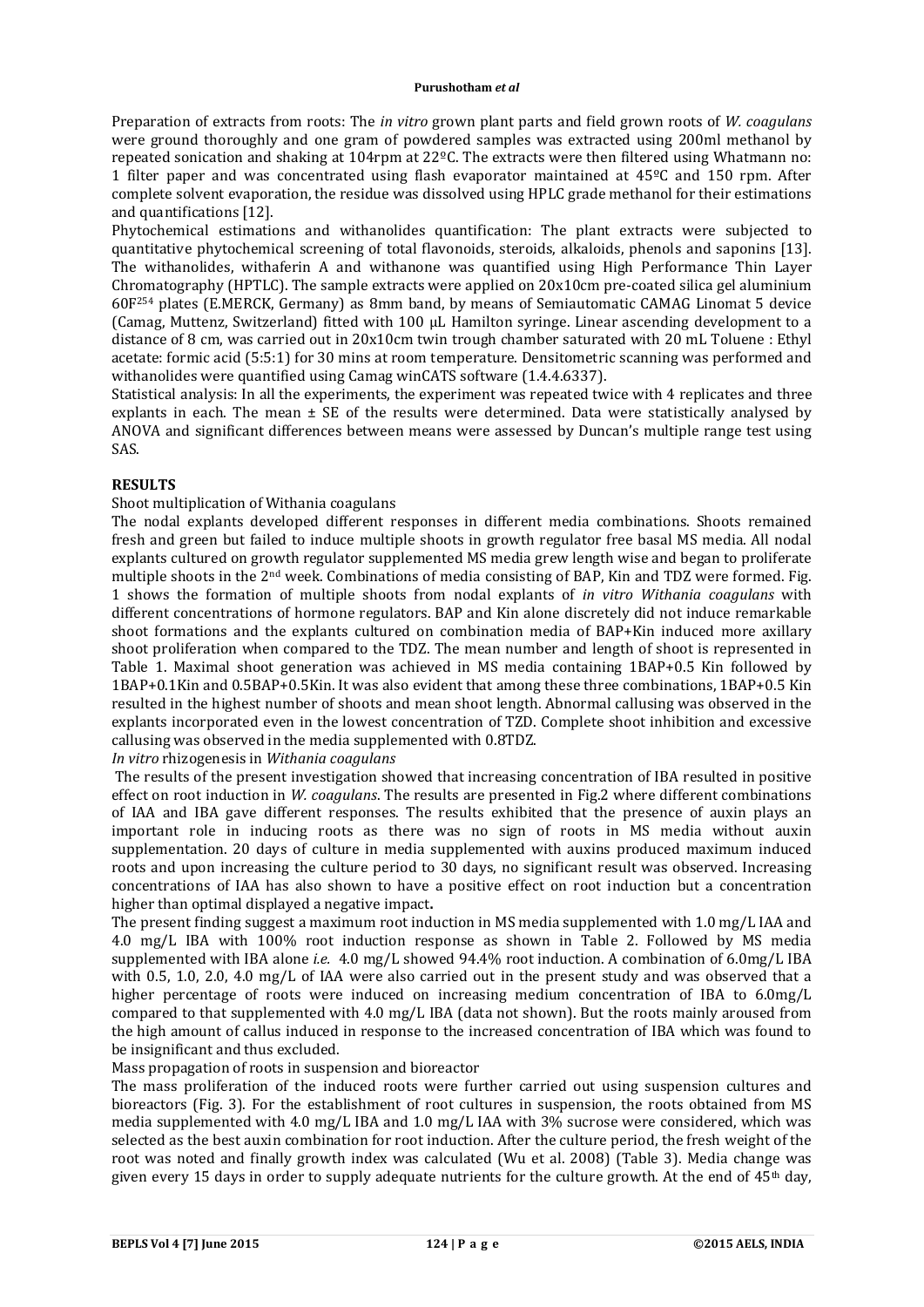the growth index was found to be 69.0, indicating an increase in root mass. The roots appeared healthy, thin and white in colour.

The stabilised roots were then mass cultivated in bioreactors consisting liquid MS media without auxin supplements. The results showed an increase in root mass by 41 fold after a period of 30 days.

Quantitative analysis of essential phytoconstituents

The quantitative estimation of important phytoconstituents such as flavonoids, saponins, steroids, alkaloids and phenols in the methanolic extracts of *W. coagulans* are presented in Table. 4. The phytoconstituents present in the sample is expressed as  $mg/g$ . All the phytoconstituents were quantified highest in *in vitro* extracts of *W. coagulans* than field grown root extract.

Withanolide quantification using HPTLC

The extracts of field grown roots and *in vitro* propagated tissues of *W. coagulans* were subjected to HPTLC profiling for quantification of major withanolides, withaferin A and withanone (Fig. 4a). Multi wavelength scanning was carried out for withaferin A and withanone to determine their absorption spectra (λmax) as 223nm and 231nm respectively. The detection was then performed using the respective λmax and a distinct fingerprint profile was developed for withanolide standards and crude samples. The amounts of these withanolides in the extracts were quantified from the spotted standards and the linear regression generated.

The quantitative evaluation of the plates was determined in three independent experiments. The developed plates were then derivatized with 10% sulphuric acid reagent. Characteristic fluorescence for withanolides were observed under UV light at 366nm which could be applied to identify them among other separated compounds of the crude extracts. Linear correlation between the applied concentration and the peak area obtained was found. The Rf values were identified and the quantification of withanolides were determined with respect to the peak area obtained and is represented in the Fig. 4b respectively. The concentration withaferin A was found to accumulate in similar manner in *W. coagulans* roots with a higher content in the aerial parts when grown in *in vitro* conditions whereas the withanone quantity was found to increase profoundly in all the *in vitro* tissues of *W. coagulans* when compared to the commercially utilised field grown roots.



**Fig. 1: Influence of growth regulators on** *in vitro* **shoot multiplication of** *W. coagulans*. ST14 (1.0 BAP+0.5Kin) was determined to be the best media combination for producing multiple shoots with appreciable shoot length and leaf counts.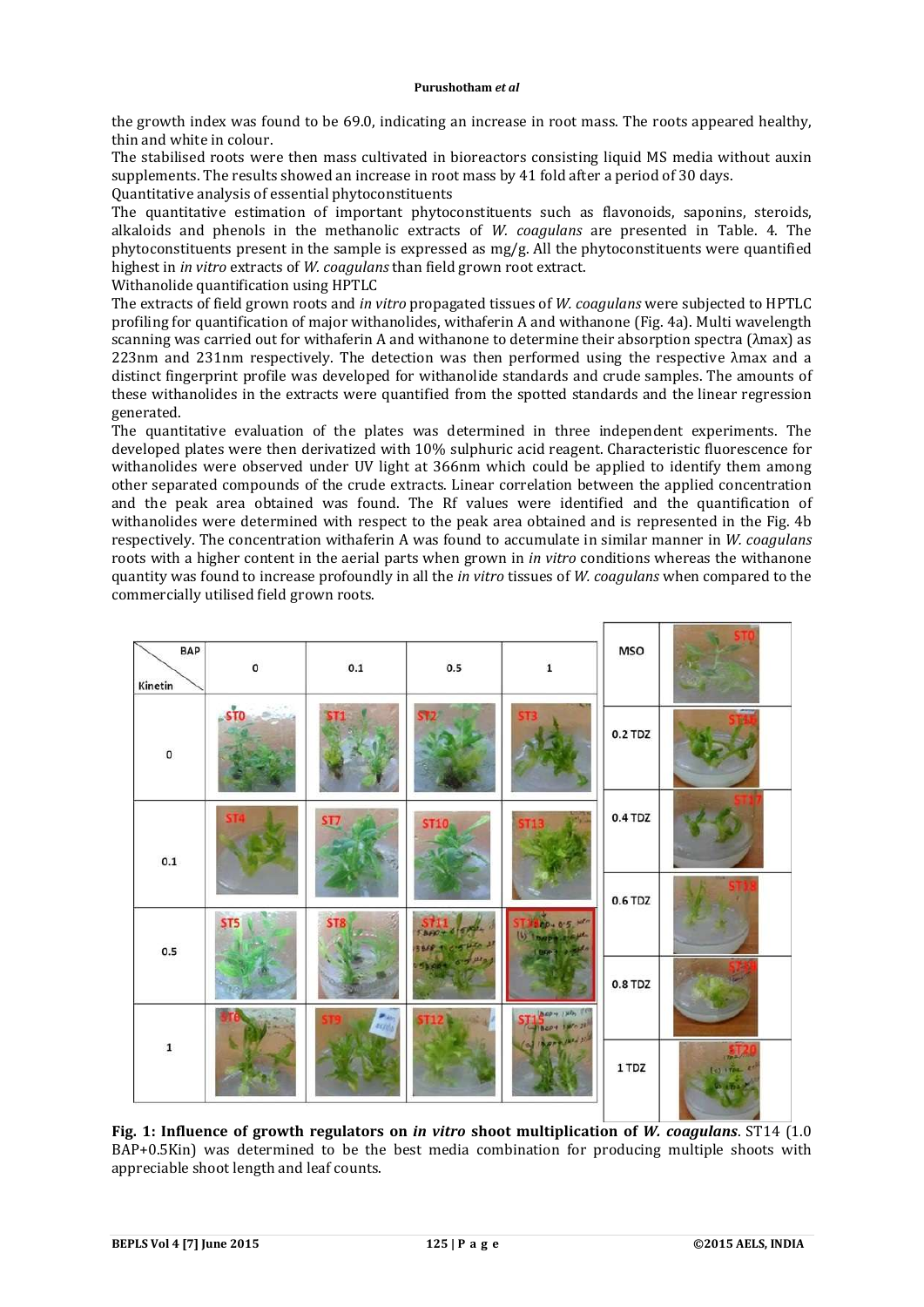| <b>IBA</b><br><b>IAA</b> | $\mathbf 0$ | $0.5\,$     | $1.0\,$         | $2.0$           | $4.0\,$     |
|--------------------------|-------------|-------------|-----------------|-----------------|-------------|
| $\boldsymbol{0}$         | <b>RTO</b>  | RT1         | RT <sub>2</sub> | RT <sub>3</sub> | RT4         |
| $0.5\,$                  |             | <b>RT9</b>  | <b>RT10</b>     | <b>RT11</b>     | <b>RT12</b> |
| $1.0\,$                  |             | 13          | <b>RT14</b>     | <b>RT15</b>     | <b>RT16</b> |
| $2.0\,$                  | RT7         | <b>RT17</b> | <b>RT18</b>     | <b>RT19</b>     | <b>RT20</b> |
| $4.0$                    | RT8         | <b>RT21</b> | <b>RT22</b>     | <b>RT23</b>     | <b>RT24</b> |

**Fig. 2: Influence of Auxins on** *in vitro* **root induction of** *Withania coagulans*. Among the 25 different combinations of root induction media, 1.0 IAA+4.0 IBA induced maximum number of root hairs.



**Mass cultivation using bioreactor** 

**Fig. 3: Mass cultivation of adventitious roots of** *W. coagulans***.** (a, b) 0.5 gm of induced adventitious roots were separated and transferred to suspension media (c, d) roots were grown in suspension culture of half strength MS media without agar (e, f) 1 gm of suspension grown roots were then transferred to bioreactor with 1 L of half strength MS media. Complete proliferation was achieved in 30 days (g) the roots from the bioreactor were harvested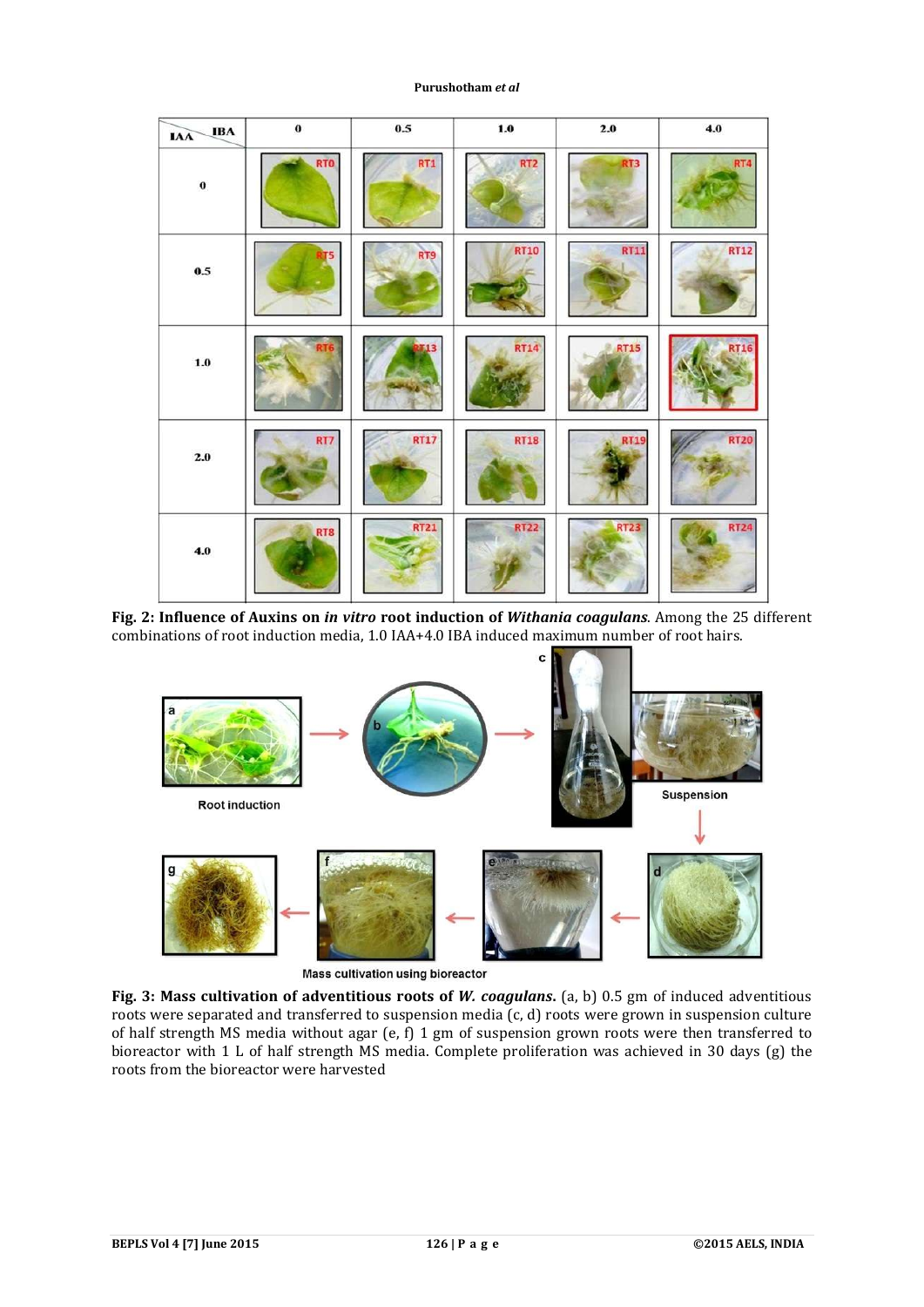

**Fig. 4: HPTLC quantification of withanolides.** (a) Chromatograms of field root and *in vitro* tissue extracts of *W. coagulans* plotted against the respective withanolides. (b) The Withaferin A and withanone in all the extracts of *W. coagulans* was quantified and withaferin A was analysed to accumulate in a similar pattern in all *W. coagulans* tissues. The withanone quantity was found to profoundly accumulate in all the *in vitro* tissues of *W. coagulans* when compared to the field grown roots.

| conquions       |                          |                          |                              |                              |                             |  |
|-----------------|--------------------------|--------------------------|------------------------------|------------------------------|-----------------------------|--|
| S.No            | <b>BAP</b><br>mg/L       | Kinetin mg/L             | TDZ mg/L                     | Mean number of shoots        | Mean shoot length           |  |
| ST <sub>0</sub> | $\Omega$                 | $\mathbf{0}$             | $\blacksquare$               | $1.18 \pm 0.1$ <sup>e</sup>  | $4.05 \pm 0.4$ <sup>a</sup> |  |
| ST <sub>1</sub> | 0.1                      |                          |                              | $1.26 \pm 0.07$ e            | $4.0 \pm 0.08$ <sup>a</sup> |  |
| ST <sub>2</sub> | 0.5                      |                          | $\overline{\phantom{a}}$     | $2.18 \pm 0.1$ c             | $3.05 \pm 0.1$ <sup>b</sup> |  |
| ST <sub>3</sub> | 1.0                      | ÷,                       | $\overline{\phantom{a}}$     | $2.37 \pm 0.3b$              | $2.81 \pm 0.2$ <sup>b</sup> |  |
| ST <sub>4</sub> | $\blacksquare$           | 0.1                      | $\overline{\phantom{a}}$     | $1.39 \pm 0.1$ <sup>d</sup>  | $4.0 \pm 0.2$ <sup>a</sup>  |  |
| ST <sub>5</sub> | $\overline{\phantom{a}}$ | 0.5                      | ٠                            | $1.5 \pm 0.2$ <sup>d</sup>   | $3.01 \pm 0.1$ <sup>b</sup> |  |
| ST <sub>6</sub> | $\overline{\phantom{0}}$ | 1.0                      | $\overline{\phantom{0}}$     | $1.96 \pm 0.3$ c             | $2.64 \pm 0.1$ c            |  |
| ST7             | 0.1                      | 0.1                      | $\blacksquare$               | $2.2 \pm 0.3c$               | $3.53 \pm 0.9^a$            |  |
| ST <sub>8</sub> | 0.1                      | 0.5                      | $\overline{\phantom{a}}$     | $2.68 \pm 0.5$ <sup>b</sup>  | $1.99 \pm 0.1$ d            |  |
| ST <sub>9</sub> | 0.1                      | 1.0                      | $\qquad \qquad \blacksquare$ | $2.41 \pm 0.6$ <sup>b</sup>  | $2.78 \pm 0.3$ c            |  |
| ST10            | 0.5                      | 0.1                      | $\blacksquare$               | $2.14 \pm 0.5$ c             | $1.91 \pm 0.1$ <sup>d</sup> |  |
| ST11            | 0.5                      | 0.5                      | $\blacksquare$               | $2.74 \pm 0.06$ <sup>b</sup> | $1.95 \pm 0.1$ <sup>d</sup> |  |
| ST12            | 0.5                      | 1.0                      | $\overline{\phantom{a}}$     | $3.33 \pm 0.5^{\text{a}}$    | $1.70 \pm 0.3$ d            |  |
| ST13            | 1.0                      | 0.1                      | $\overline{\phantom{a}}$     | $3.16 \pm 0.8^{\text{a}}$    | $2.0 \pm 0.3$ <sup>d</sup>  |  |
| <b>ST14</b>     | 1.0                      | 0.5                      | ٠                            | $3.37 \pm 0.6^a$             | $2.12 \pm 0.2$ d            |  |
| ST15            | 1.0                      | 1.0                      | $\overline{\phantom{a}}$     | $2.56 \pm 0.1$ <sup>b</sup>  | $2.43 \pm 0.4c$             |  |
| ST16            | $\blacksquare$           | $\overline{\phantom{0}}$ | 0.2                          | $1.35 \pm 0.1$ d             | $3.24 \pm 0.9$ <sup>b</sup> |  |
| <b>ST17</b>     |                          |                          | 0.4                          | $1.15 \pm 0.4$ <sup>e</sup>  | $2.94 \pm 0.3b$             |  |
| ST18            | $\overline{\phantom{a}}$ | $\overline{\phantom{0}}$ | 0.6                          | $1.97 \pm 0.6c$              | $2.79 \pm 0.4c$             |  |
| ST19            | $\blacksquare$           | $\overline{\phantom{a}}$ | 0.8                          | $1.26 \pm 0.35$ <sup>e</sup> | $0.9 \pm 0.8$ <sup>e</sup>  |  |
| <b>ST20</b>     | ٠                        |                          | 1.0                          | $1.89 \pm 0.1$ c             | $2.22 \pm 0.2c$             |  |

**Table 1: Effect of growth regulators on shoot multiplication of** *Withania coagulans* **under** *in vitro* **conditions**

\*Means followed by the same letters within a column are not significantly different (P≤0.05).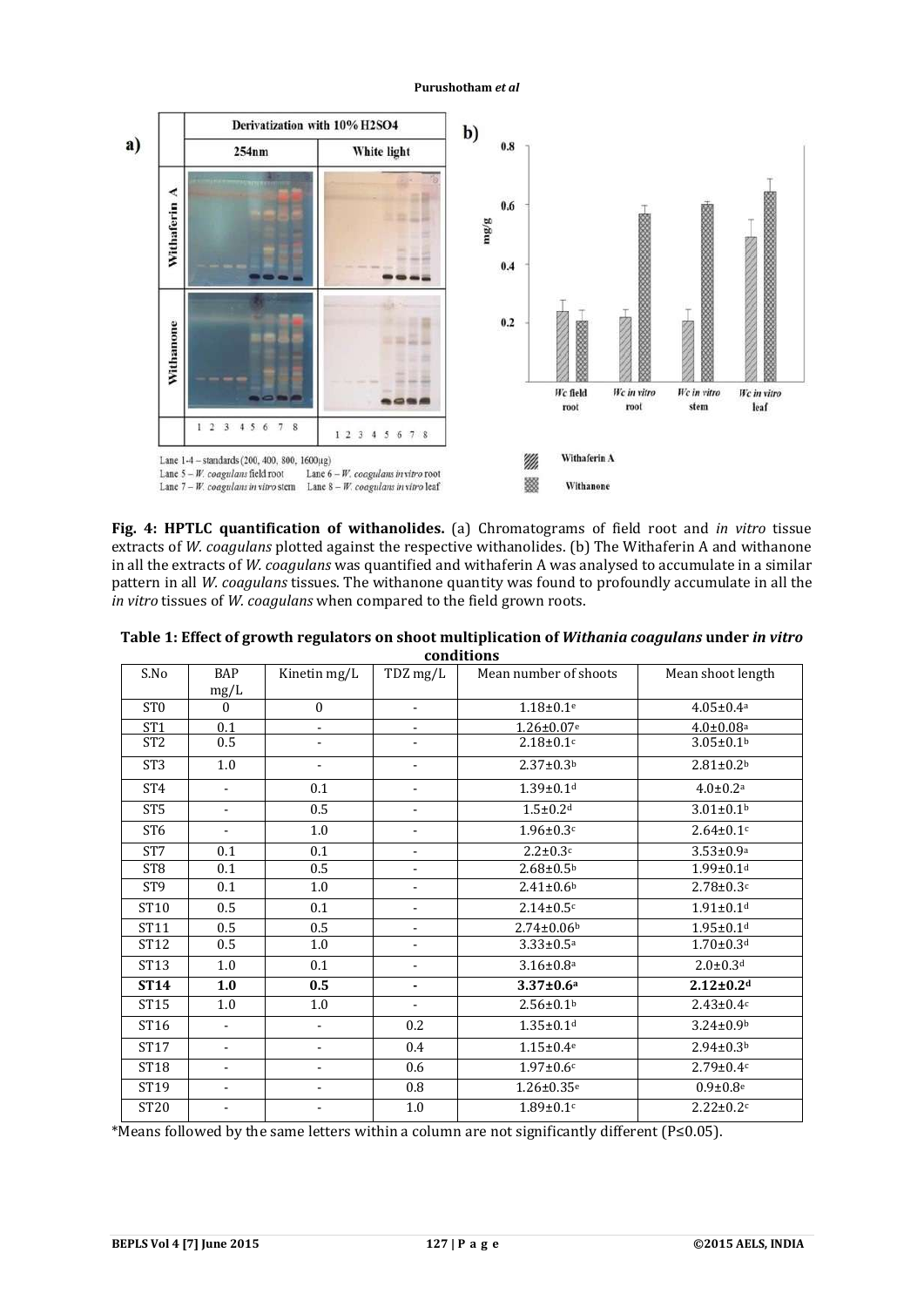|                 |                  |                  | Mean roots $\pm$ SE (30)      | Percentage of root |                     |  |
|-----------------|------------------|------------------|-------------------------------|--------------------|---------------------|--|
| S.No            | IBAmg/L          | IAAmg/L          | days)                         | response (30 days) | induction (30 days) |  |
| RT <sub>0</sub> | $\theta$         | $\boldsymbol{0}$ | $0.333 \pm 0.21$ <sup>h</sup> | 33.33              | 0.58                |  |
| RT1             | 0.5              | $\theta$         | 10.167±0.79e                  | 100                | 17.68               |  |
| RT <sub>2</sub> | 1.0              | $\boldsymbol{0}$ | 15.667±0.67 <sup>d</sup>      | 100                | 28.99               |  |
| RT <sub>3</sub> | 2.0              | $\mathbf{0}$     | 18.667±0.49d                  | 100                | 32.46               |  |
| RT4             | 4.0              | $\boldsymbol{0}$ | 56.667±1.05 <sup>a</sup>      | 100                | 98.55               |  |
| RT <sub>5</sub> | $\mathbf{0}$     | 0.5              | 7.167±0.54f                   | 100                | 12.46               |  |
| RT <sub>6</sub> | $\boldsymbol{0}$ | 1.0              | 3.333±0.21g                   | 100                | 5.79                |  |
| RT7             | $\mathbf{0}$     | 2.0              | $2.167 \pm 1.38$ g            | 33.33              | 3.77                |  |
| RT <sub>8</sub> | $\theta$         | 4.0              | 3.833±0.98g                   | 83.33              | 6.67                |  |
| RT <sub>9</sub> | 0.5              | 0.5              | 18.0±0.58 <sup>d</sup>        | 100                | 31.3                |  |
| <b>RT10</b>     | 1.0              | 0.5              | 24.333±0.33c                  | 100                | 42.32               |  |
| <b>RT11</b>     | 2.0              | 0.5              | 28.333±0.67c                  | 100                | 49.28               |  |
| <b>RT12</b>     | 4.0              | 0.5              | 28.833±0.54c                  | 100                | 50.14               |  |
| <b>RT13</b>     | 0.5              | 1.0              | $9.333 \pm 0.76$ <sup>e</sup> | 100                | 16.23               |  |
| <b>RT14</b>     | 1.0              | 1.0              | $16.0 \pm 0.68$ d             | 100                | 27.83               |  |
| <b>RT15</b>     | 2.0              | 1.0              | 22.333±4.51 <sup>d</sup>      | 83.33              | 38.84               |  |
| <b>RT16</b>     | 4.0              | 1.0              | $57.5 \pm 1.12$ <sup>a</sup>  | 100                | 100                 |  |
| <b>RT17</b>     | 0.5              | 2.0              | 2.333±0.56g                   | 83.33              | 4.06                |  |
| <b>RT18</b>     | 1.0              | 2.0              | 10.333±0.76 <sup>e</sup>      | 100                | 17.97               |  |
| <b>RT19</b>     | 2.0              | 2.0              | 16.333±0.50d                  | 100                | 28.40               |  |
| <b>RT20</b>     | 4.0              | 2.0              | $40.5 \pm 0.34$ <sup>b</sup>  | 100                | 70.43               |  |
| <b>RT21</b>     | 0.5              | 4.0              | $9.0 \pm 2.9$ f               | 66.67              | 15.65               |  |
| <b>RT22</b>     | 1.0              | 4.0              | $11.167 \pm 0.6$ <sup>e</sup> | 100                | 19.42               |  |
| <b>RT23</b>     | 2.0              | 4.0              | $8.167 \pm 2.6$ f             | 66.67              | 14.20               |  |
| <b>RT24</b>     | 4.0              | 4.0              | 12.833±0.75 <sup>e</sup>      | 100                | 22.32               |  |

**Table 2: Response of explants to variation in auxins concentration**

**\*** Means followed by the same letters within a column are not significantly different (P≤0.05)

### **Table 3: Growth of** *W. coagulans* **adventitious roots in suspension culture and bioreactor**

| S. No. | Culture    | Incubation<br>period (days) | Fresh wt of the<br>inoculum (gm) | Fresh wt of the<br>harvested<br>biomass (gm) | Growth<br>index | Fold<br>increase |
|--------|------------|-----------------------------|----------------------------------|----------------------------------------------|-----------------|------------------|
|        | Suspension | 45                          | 0.5                              |                                              | 69              | 70               |
|        | Bioreactor | 30                          | $1.0\,$                          |                                              | 40              | 41               |

# **Table 4: Quantitative phytochemical analysis of field root and in vitro tissue extracts of**

| W. coagulans                        |               |                 |                 |                  |                  |  |
|-------------------------------------|---------------|-----------------|-----------------|------------------|------------------|--|
| Sample                              | <b>Total</b>  | <b>Total</b>    | <b>Total</b>    | <b>Alkaloids</b> | <b>Saponins</b>  |  |
|                                     | flavonoids    | steroids        | phenols         |                  |                  |  |
| Wc field root                       | $0.78 + 0$    | $4.13 \pm 0.36$ | $1.10+0$        | $34.55 \pm 0$    | $0.78 + 0$       |  |
| In vitro propagated tissue extracts |               |                 |                 |                  |                  |  |
| Wc root                             | $9.32 \pm 0$  | $7.71 \pm 0.35$ | $0.93 \pm 0$    | $55.03 \pm 2.93$ | $26.28 \pm 0.08$ |  |
| Wc stem                             | $6.37 \pm 0$  | $28.08 + 0$     | $2.28 \pm 0.04$ | $40.40 \pm 0$    | $18.47 \pm 0$    |  |
| Wc leaf                             | $16.55 \pm 0$ | 26.29±0.35      | $2.19 \pm 0.04$ | $116.47 \pm 0$   | 17.46±0.07       |  |

### **DISCUSSION**

*In vitro* propagation is crucially recommended when the metabolite of interest is produced only in specialized plant tissues or glands in the parent plant. The objective of the present study was to induce high frequency withanolide rich adventitious roots under *in vitro* conditions by normalising the supplementation of growth regulator in the culture media. Among phytohormones, auxin plays an essential role in regulating roots development and it has been shown to be intimately involved in the process of adventitious rooting. Among auxins IAA was first used for stimulating roots of cuttings [14] and soon after another auxin which also promoted rooting; IBA was discovered and was considered even more effective [15]. Wadegaonkar et al. (2006) reported that combinations of IAA and IBA were effective in inducing adventitious roots from leaf explants of *W. somnifera* [16]. Thus, different combinations of IAA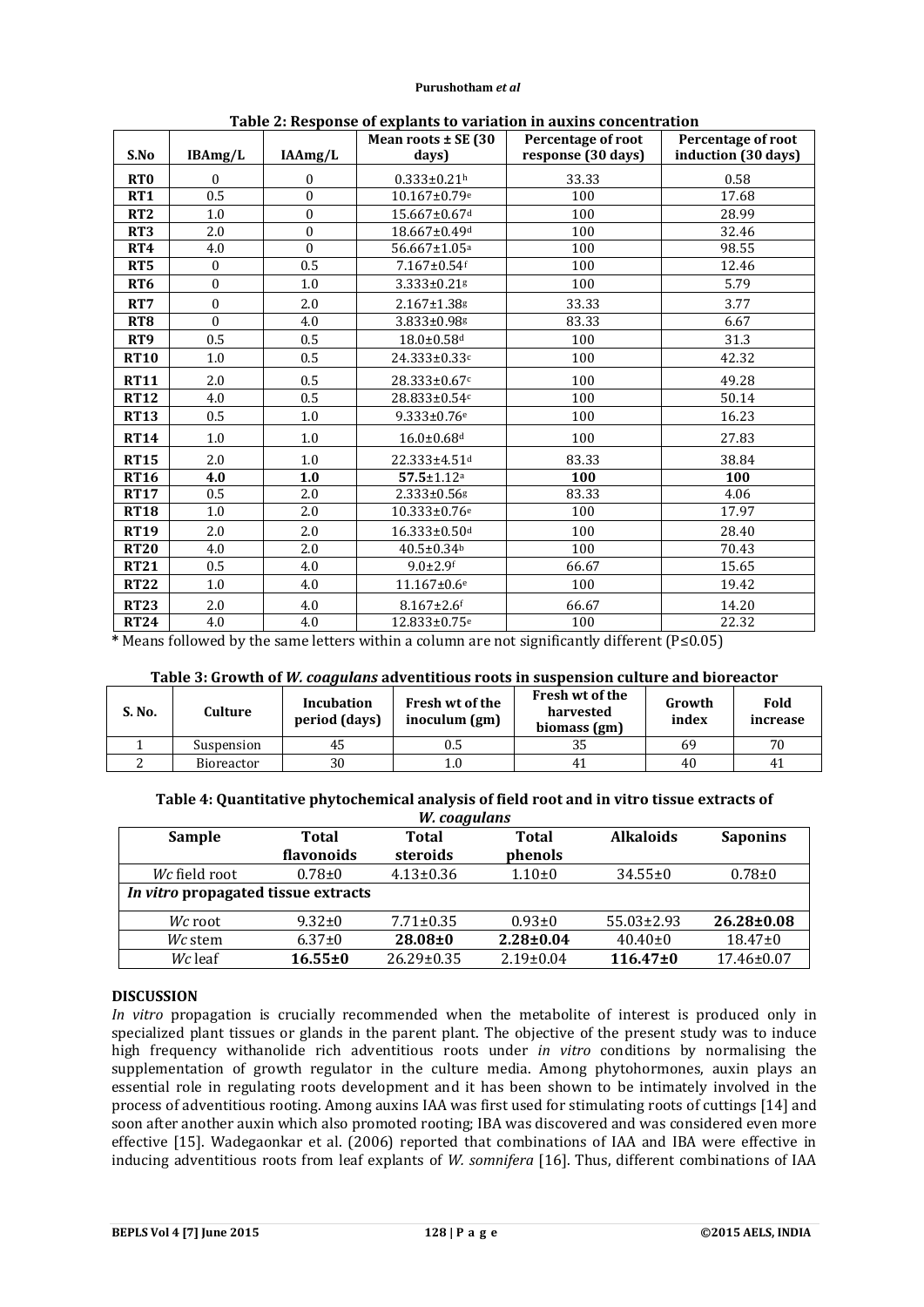and IBA were checked for *Withania coagulans* in the present study. Differences in the ability to form adventitious roots have been attributed to differences in auxin metabolism [17].

The result showed 94.4% root induction in MS media supplemented with 4mg/L of IBA. This showsbetter performance of IBA over IAA. The reason for these differences in root inducing ability may be higher stability of IBA and slow but continuous release of IAA from IBA [18, 19] and release of IBA through hydrolysis of conjugates results in better metabolism and transport [17]. But the results suggested that IBA alone could not bring 100% root induction, since a better result was obtained in the combination of both IAA and IBA. This may be due to the fact that IBA is a very simple 'conjugate' of IAA and must be converted to IAA by β-oxidation to have an auxin effect as suggested by Muller et al. (2005) and that either IBA itself is active or that it modulates the activity of IAA [20, 21].

It was observed that there was differences in pattern of root numbers induced per explant *i.e*. percentage of root induction in each combination. Though many of the explants gave fast response in presence of varying proportions of auxin supplemented, the number of roots induced differed. 100% of root induction was observed in the combination 1.0 IAA and 4.0 IBA, followed by 94.4% in 4.0 IBA and 70.0% in 2.0 IAA and 4.0 IBA.

From this study it is suggested that adventitious root cultures of *W. coagulans* are promising for largescale biomass production in suspension cultures and that it can be successfully taken to bioreactors for mass proliferation. Similarly, adventitious root suspension cultures are proved to be efficient for biomass accumulation in *P. notoginseng* [22] and *Echinacea purpurea* [23]. Since the roots contain a number of therapeutically applicable withanolides, *in vitro* mass cultivation of roots will be an effective technique for the large scale production of these secondary metabolites. The development of a fast growing root culturing system would offer unique opportunities for producing root drugs under laboratory conditions without having to depend on field cultivation. Therefore, this study proposes that mass cultivation of roots of *in vitro W. coagulans* could be successfully preceded and would offer unique opportunities for producing drugs from roots. Also the withanolide contents of the hairy root cultures of *W. coagulans* were higher than in the root of the plant. In the hairy root cultures all the withanolides were accumulated in the root tissues and withaferin A or withanolide A were not detected in the culture medium samples [4].

The effect of cytokine on shoot multiplication of *Withania coagulans* was observed and analysed taking the shoot number and their attained length into consideration. The media free of cytokinen produced only single shoot from the nodal explants along with rhizogenesis. TDZ resulted in excessive callusing and retarded the growth and proliferation of shoots from the explants. Similar callusing problems in the nodal explants with TDZ media have been previously reported in many studies [24, 25, 26, 27]. In the present study, among different combinations of media investigated, 1BAP+0.5 Kin was more effective and shoot multiplication was attained at its best levels. The frequency of shoot proliferation dropped with increasing concentration of Kinetin (1BAP+1Kin). Also excessive Kin concentration in the media resulted early maturation and yellowing of leaves in the proliferated shoots. Taking the shoot length into consideration, it was observed that maximum length was attained in the media supplemented with no growth regulator and it gradually decreased with increase in the hormone supplementation, indicating the shoot proliferation and the shoot length are conflict to each other.

Suitable growth regulator type and concentration influences the growth of plants and plant tissues and varies upon different plant species. This study supports the rapid root induction and shoots multiplication of this important medicinal plant under *in vitro* conditions which can be further used in the transformation studies.

Estimation of biochemical attributes is informative for finding the therapeutic potential of a plant/plant part. Field roots are the sole part of the *W. coagulans* consumed orally to cure various diseases and therefore phytochemical estimations of the i*n vitro* cultured *W. coagulans* were quantified in comparison to the field grown root extracts. Steroids, alkaloids and saponins being the important constituent of withnolides, the major bioactive principle of genera *Withania* is reported to accumulate high in *in vitro* cultures of *W. coagulans* than the field roots. Hence high content of these compounds in the *in vitro* cultures exhibits great deal of pharmacological importance.

A rapid, precise and accurate identification and estimations of active marker componds as the qualitative and quantitative target to measure the authenticity quality is essential [28]. HPTLC is one such efficient, fast and reliable alternative to determinate and quantify natural single compounds. Using HPTLC, exact quantification of the compounds can be achieved by scanning the bands with absorbance after separation is achieved [29, 30].

In the present study, a densitometric HPTLC analysis was performed for the development of characteristic finger print profile to quantify the therapeutic withanolides, withaferin A and withanone in the methanolic extracts of *W. coagulans*. The extracts of *W. coagulans* showed the equal presence of withaferin A in all the samples whereas the *in vitro* tissues of *W. coagulans* accumulated withanone in extravagant amounts.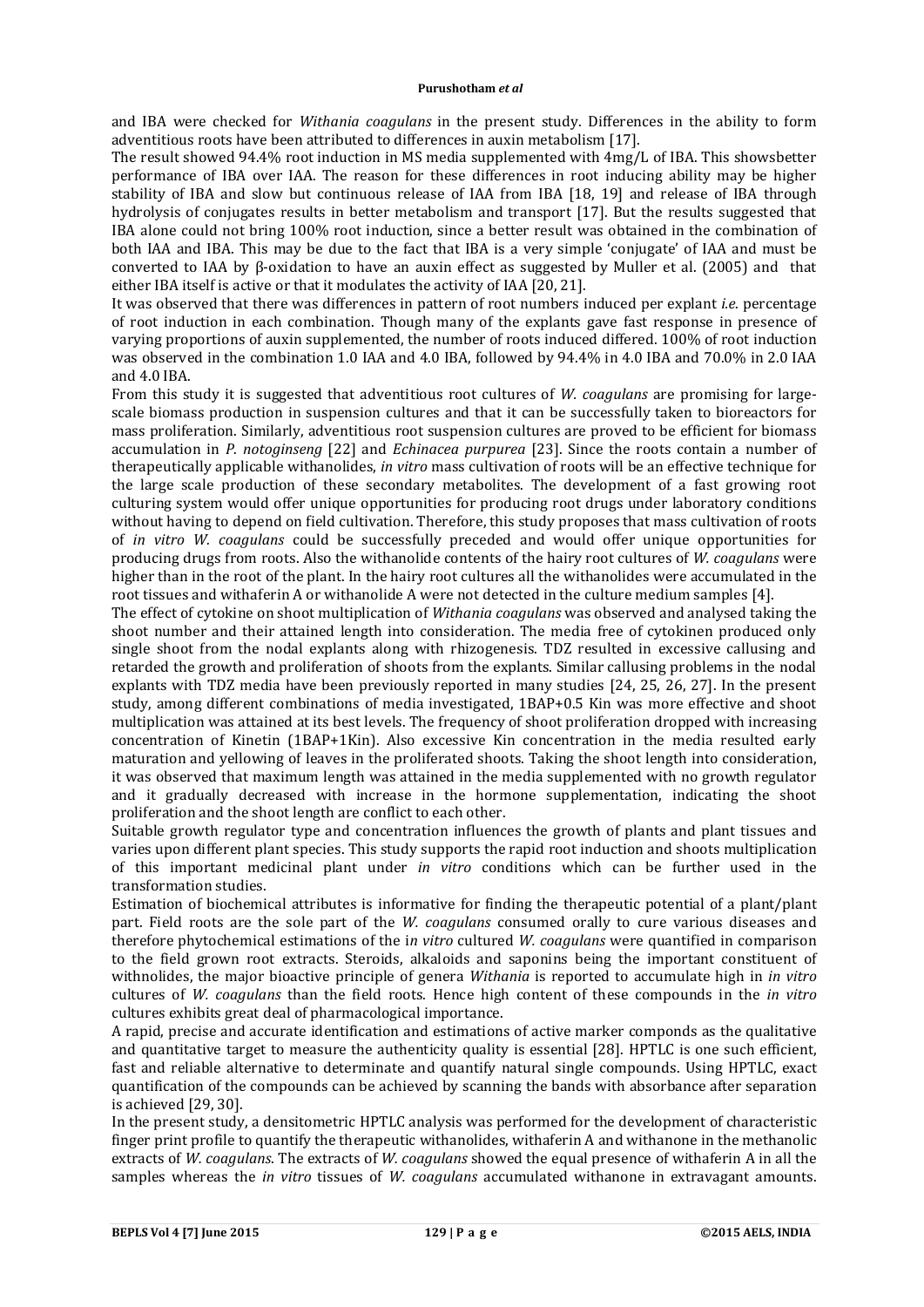Withaferin A and withanone belong to a class of compounds from Withania known as withanolides have been identified as prominent phytocompounds with active pharmacological properties [31, 32, 33]. This is the first report of increased withanone accumulations in *in vitro* cultures of *W. coagulans*. The production of these secondary metabolites from plant under cultivation or grown in nature is constantly not satisfactory and is activated only during a particular growth or developmental stage, stress or nutrient availability or in specific season. Therefore, plant cell and tissue cultures have been a possible production method for secondary metabolites [34, 35]. Production of useful compounds independent of soil profile and climatic changes under controlled conditions, free of insects and microbes, improve productivity due to automated cell growth control, rational regulation of metabolite productive process and extractable organic substances from cell cultures [36]. *W. coagulans* root cultures should be explored as a potential efficient method for producing useful withanolides owing to their enormous commercial value, the plants scarcity in the natural environments and costly synthetic process of the secondary metabolites. In this regard, adventitious root cultures have been used as a more stable and fast growing technique for withanolides production. Based on the analytical assays, *in vitro* cultures of *W. coagulans* was found to be a valuable reservoir of bioactive compounds with high medicinal values because of its higher phytoconstituents, especially the steroids, alkaloids and saponins quantitatively compared to field grown roots.

### **ACKNOWLEDGEMENT**

We kindly acknowledge Department of Biotechnology, New Delhi (No. BT/PR11845/GBD/27/168/2009), for financial support to carry out the present study.

#### **REFERENCES**

- 1. Sarasan, V., Cripps, R., Ramsay, M.M., Atherton, C., Mcmichen, M., Prendergast, G. & Rowntree, J.K. (2006). Conservation *in vitro* of threatened plants-Progress in the past decade. In Vitro Cell. Dev. Biol. – Plant 42: 206- 214.
- 2. AbouZid, S.F., El-Bassuony, A.A., Nasib, A., Khan, S., Qureshi, J. & Choudhary, M.I. (2010). Withaferin A Production by Root Cultures of *Withania coagulans.* Int. J. Appl. Res. Nat. Prod., 3: 23-27.
- 3. Loyola-Vargas, V. & Miranda-Ham, M. (1995). *Root culture as a source of secondary metabolites of economic importance*. In Recent Advances in Phytochemistry, Volume 29. Phytochemistry of Medical Plants, Plenum Press, NJ, pp. 217-248.
- 4. Mirjalili, H.M., Fakhr-Tabatabaei, S.M., Bonfill, M., Alizadeh, H., Cusido, R.M., Ghassempour, A.R. & Palazon, J. (2009). Morphology and Withanolide Production of *Withania coagulans* Hairy Root Cultures. Eng. Life Sci. 9:197- 204.
- 5. Ali, N., Ahmad, B., Bashir, S., Shah, J., Azam, S. & Ahmad, M. (2009). Calcium Channel Blocking Activities of *Withania coagulans*. Afr. J. Pharm. Pharmacol., 3: 439-442.
- 6. Hemalatha, S., Kumar, R. & Kumar, M. (2008). *Withania coagulans* Dunal: A Review. Phcog. Rev. 2: 351-358.
- 7. Kaileh, M., Berghe, W.V., Heyerick, A., Horion, J., Piette, J., Libert, C., Keukeleire, D.D., Essawi, T. & Haegeman, G. (2007). Withaferin A Strongly Elicits IKKb Hyperphosphorylation, Concomitant with Potent Inhibition of Its Kinase Activity. J. Biol. Chem. 282: 4253–4264.
- 8. Jain, R., Sinha, A., Kachhwaha, S. & Kothari, S.L. (2009). Micropropagation of *Withania coagulans* (Stocks) Dunal: a critically endangered medicinal herb. J. Plant Biochem. Biotechnol. 18: 249–252.
- 9. Valizadeh, J. & Valizadeh, M. (2011). Development of Efficient Micropropagation Protocol for *Withania coagulans*  (Stocks) Dunal. Afr. J. Biotechnol. 10: 7611-7616.
- 10. Sangwan, R.S., Chaurasiya, N.D., Lal, P., Misra, L., Uniyal, G.C., Tuli, R. & Sangwan, N.S. (2007). Withanolide A Biogeneration In *invitro* Shoot Cultures of Ashwagandha (*Withania somnifera* Dunal), A Main Medicinal Plant In Ayurveda. Chem. Pharma. Bull. 55: 1371–1375.
- 11. Murashige, T. & Skoog, F. (1962). A revised medium for rapid growth and bioassays with tobacco tissue cultures. Physiol. Plant 15: 472-497.
- 12. Patel, J.B., Lahiri, S.K. & Shah, M.B. (2009). Development of a new method for identification and estimation of *Withania somnifera* root, and a method for quantitative analysis of withaferin A in young and old roots. J. Planar Chromatogr. Mod. TLC 22: 283–286.
- 13. Harbome, J.B. (1998). Phytochemical methods. In a guide to modern techniques of plant analysis, 3rd edition, pp. 40-137.
- 14. Cooper, W.C. (1935) Hormones in Relation to Root Formation on Stem Cuttings. Plant Physiol., 10: 789-794.
- 15. Zimmerman, P.W. & Wilcoxon, F. (1935). Several chemical growth substances which cause initiation of roots and other responses in plants. Contrib. Boyce Thompson Inst. 7: 209–229.
- 16. Wadegaonkar, P.A., Bhagwat, K.A. & Rai, M.K. (2006). Direct Rhizogenesis and Establishment of fast Growing Normal Root Organ Culture of *Withania somnifera* Dunal. Plant Cell Tiss. Org. Cult. 84: 223-225.
- 17. Epstein, E. & Ludwig-Muller, J. (1993). Indole-3-butyric Acid in Plants: Occurrence, Synthesis, Metabolism and Transport. Physiol. Plant 88: 382-389.
- 18. Krieken, W.M., Breteler, H., Visser, H.M. & Mavridou, D. (1993). The role of the conversion of IBA into IAA on root regeneration in apple: Introduction of a test system. Plant Cell Rep. 12: 203-206.